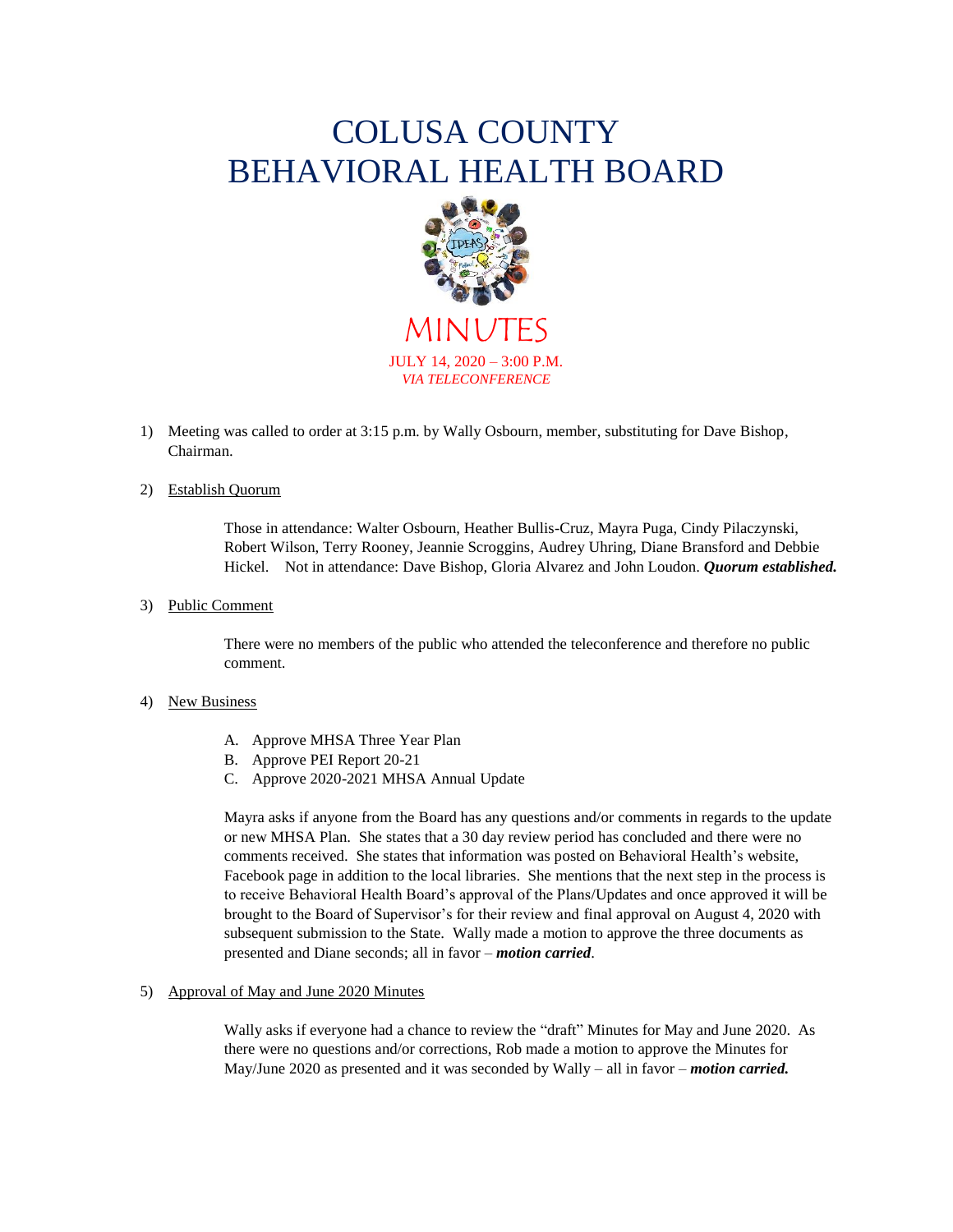## 6) Director's Report

Terry announced that Behavioral Health has hired a new Deputy Director of Clinical Services, Audrey Uhring, which started on July 13, 2020. He also states that Behavioral Health is still diligently complying with all of the COVID-19 restrictions and that the Department is actively serving the Consumers.

## 7) Program Integrity

Heather provided the Board with the *"Colusa County Behavioral Health Intakes"* for May and June 2020. She states that May and June numbers are holding steady and the average wait days went down. Heather also added "Expedited Services" to the chart.

## 8) Quality Assurance

Jeannie provided the Board with the *"Quality Improvement Work Plan for Fiscal year 2020-* 2021." She states that the program monitors the effectiveness of the service delivery system for Mental Health and Substance Use Disorder treatment with the aim of improving processes of care and increasing consumer satisfaction and outcomes. Quality Management provides support to all areas of the department's operations by conducting performance monitoring activities that are consistent with current standards of practice and professional knowledge.

She states that the Department has EQRO "External Quality Review Organization" review on August 13, 2020 and is working on "Performance Improvement Plans". She will update the Board at next month's meeting.

### 9) PRA Report

Cindy states that a grievance was filed in June and since has been resolved.

### 10) Safe Haven Report

Robert reiterates that Safe Haven is still closed. He does know that Behavioral Health staff is actively working on a solution. The Veterans' Car Show has been rescheduled and online for September  $26<sup>th</sup>$ . Robert believes that it would be advantageous to have Safe Haven open before the car show and perhaps it should be postponed if not. Terry states that they have been looking at different properties within Colusa and have been suggested to perhaps go outside of Colusa for a new location. All members of the Board are in agreement that if it is relocated it would be inconvenient for the Consumers and could potentially lose the accessibility to Behavioral Health staff.

### 11) State Required Contract Review

Terry reports that all but two contracts from FY 19/20 that were due to be renewed were.

## 12) Chairperson's Report

Wally reports that he and Robert attended the "Small County Trainings" on June 25, 2020, via teleconference. He states that the online course was helpful. Rob states that he learned that the Behavioral Health Board can add committees at any time and would like to see one set up to help organize the vegetation in the front of the Behavioral Health building.